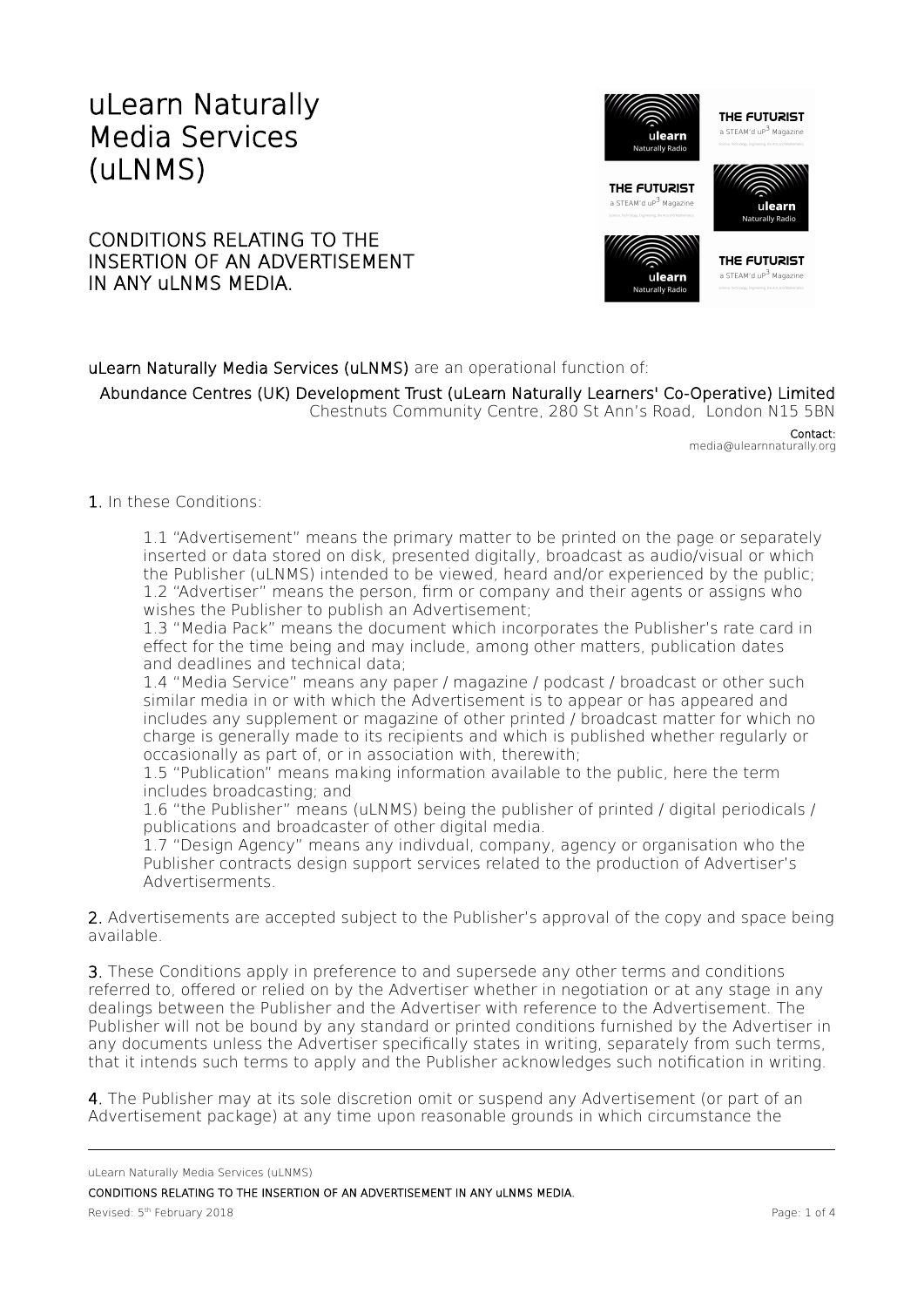Advertiser shall have no claim against the Publisher. In the event of omission or suspension of an Advertisement the Advertiser will be notifed as soon as possible. If the omission or suspension is due to the fault of the Advertiser, payment for the Advertisement will be due in full. If the omission or suspension only involves parts of an Advertisment package that were added as a bonus, special offer, insentive or good-will (not the primary Advertisement) then the payment for the Advertisement will be due in full.

5. The Publisher will not be liable for any loss of copy, artwork, photographs or other materials which the Advertiser warrants that it has retained in sufficient quality and quantity for whatever purpose.

6. The Advertiser must supply copy instructions unasked. Unless copy instructions are received the Publisher reserves the right to publish only the Advertiser's name and address. The full Advertisement price will be payable.

7. Where the Advertiser is using an agency the Advertiser warrants that the agency is authorised by the Advertiser to place the advertisement with the Publisher and the Advertiser will indemnify the Publisher against any claim made by any person against the Publisher arising from the publication thereof.

8. The Advertiser warrants that:

- any information supplied in connection with the Advertisement is accurate, complete and true;
- in respect of any Advertisement submitted for publication which contains the name or pictorial representation (photographic or otherwise) of any living person and/or any part of any living person and/or any copy by which any living person is or can be identifed the Advertiser has obtained the authority of such living person to make use of such name, representation and/or copy;
- in relation to any investment Advertisement, the Advertiser is, or its contents have been, approved by an authorised person within the meaning of the Financial Service Act 1986 or the Advertisement is otherwise permitted by the Act;
- the Advertisement complies with the requirements of all relevant legislation (including subordinate legislation, the rules of statutorily recognised regulatory authorities and the law of the European Economic Community) for the time being in force;
- the advertising copy will not contain material of a political or religious nature; and
- all advertising copy submitted to the Publisher is legal, decent, honest and truthful and complies with the British Code of Advertising Practice and all other relevant codes under the general supervision of the Advertising Standards Authority, The Advertiser will fully indemnify the Publisher on demand against any claim or liability arising from the publication of any Advertisement where the Advertiser is in breach of the provisions of this Clause 8.

9. The Publisher in its sole discretion and at any time may alter the position or date of publication of the Advertisement and/or amend the wording of any copy submitted to suit the style and subject matter of the Media Service concerned and/or charge the costs of production (other than printing costs) as an extra.

10. Copy films and artwork supplied to the Advertiser shall be held and used by the Publisher at the Advertiser's sole risk. The Publisher may destroy any material supplied unless collected within one (1) month from publication. Corrected proofs must be returned by the date specifed on the submission proofs. The Advertiser shall be responsible for checking proofs and corrections.

11. The Publisher will accept no responsibility for the quality of the reproduction of any films included in the copy.

CONDITIONS RELATING TO THE INSERTION OF AN ADVERTISEMENT IN ANY uLNMS MEDIA.

uLearn Naturally Media Services (uLNMS)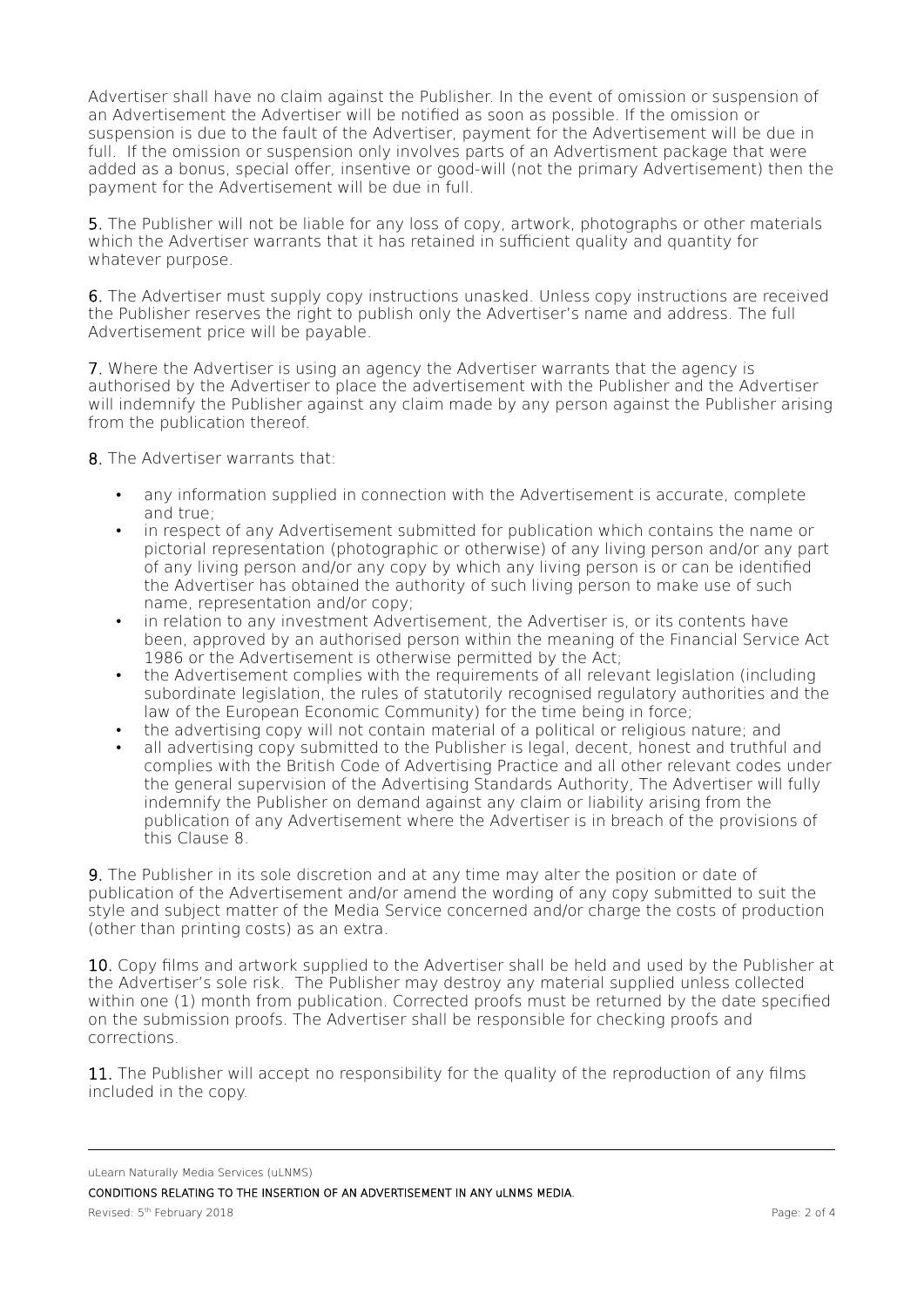12. The Publisher will provide the Advertiser with one (1) voucher copy per insertion. The Publisher reserves to itself the right to make a reasonable charge if the Advertiser requests further copy.

13. Copyright in materials prepared by the Publisher or in the Media Service published by it in which it appears will rest wholly in the Publisher. Advertisements containing such material may not be reproduced without the Publisher's consent and their use by the Advertiser may be subject to the Publisher granting a licence upon such terms as it considers is reasonable in all the circumstances.

14. The Publisher's Logo shall not be incorporated in any Advertisement without the express consent in writing of the Publisher.

15. The Publisher shall have the right to change its scale of advertisement rates at any time. On revision the Advertiser may cancel any outstanding orders but future orders shall be subject to the revised charges.

16. The Publisher shall have the right to use a Design Agency to support with the production of Advertisers's Advertiserments. Advertisers, care of the Publisher, accept our Design Agency's general [Publishing Support Services Agreement.](http://archive.peoplescience.org.uk/info-for-corporates/Peoplescience%20(PIU)%20-%20Publishing%20Support%20Services%20Agreement.pdf) Advertisements produced with the support of our Design Agency will be the Advertiser's Advertisement, It is the responsibility of the Advertiser to check the correctness of the Advertisement. The Advertiser will indemnify the Publisher (including their designated Design Agency) against any claim made by any person against the Publisher arising from the publication of the Advertiser's Advertisement.

17. Invoices rendered by the Publisher shall be paid within seven (7) days from the date of the invoice and if they remain unpaid will bear interest at a rate of 4% above the HSBC Bank plc base rate from the due date until payment is made. Cleared funds are required by the due date.

18. In the absence of any other specific arrangements between the Publisher and the Advertiser, payment in respect of the Advertisement (including any associated production, late copy and box number charges) is due, subject to the Publisher's production schedule, in advance of publication except where the Publisher has agreed to allow credit to the Advertiser, the due time for payment shall be no later than 10.00 am on due date.

19. Full details of each remittance are to be supplied to the Publisher by the due time. Payment shall mean the receipt by the Publisher at its principal place of business (or elsewhere as it may direct) of cash or a cleared cheque payment or at its bank of money transferred electronically or through the clearing banks' giro credit system. Cleared funds are required by the due date.

20. Subject to the provisions herein the Publisher will carry out its obligations hereunder with reasonable care and skill but otherwise all liability to the Advertiser, or any third party, for breach of contract, negligence (unless resulting in death or personal injury) or any other matter (including without limitation, delay or failure of an advertisement to appear and errors or omissions in any copy sent to the Publisher) and if such exclusion shall be inefective limits its total liability to the Advertiser, or third party to the charges paid or payable by the Advertiser hereunder.

21. All cancellations of any Advertisement, or Sponsorship booked by the Advertiser shall be required to be cancelled in writing and received by the Publisher no later than the published booking deadline for the respective edition of the Media Service displayed in the Media Pack.

22. It is the responsibility of the Advertiser to check the correctness of the Advertisement (and of each insertion of the Advertisement if more than one (1)). Without prejudice to condition the Publisher assumes no responsibility for the repetition of an error in an Advertisement ordered for more than one (1) insertion unless notifed immediately the error occurs. Any other matter

uLearn Naturally Media Services (uLNMS)

CONDITIONS RELATING TO THE INSERTION OF AN ADVERTISEMENT IN ANY uLNMS MEDIA.